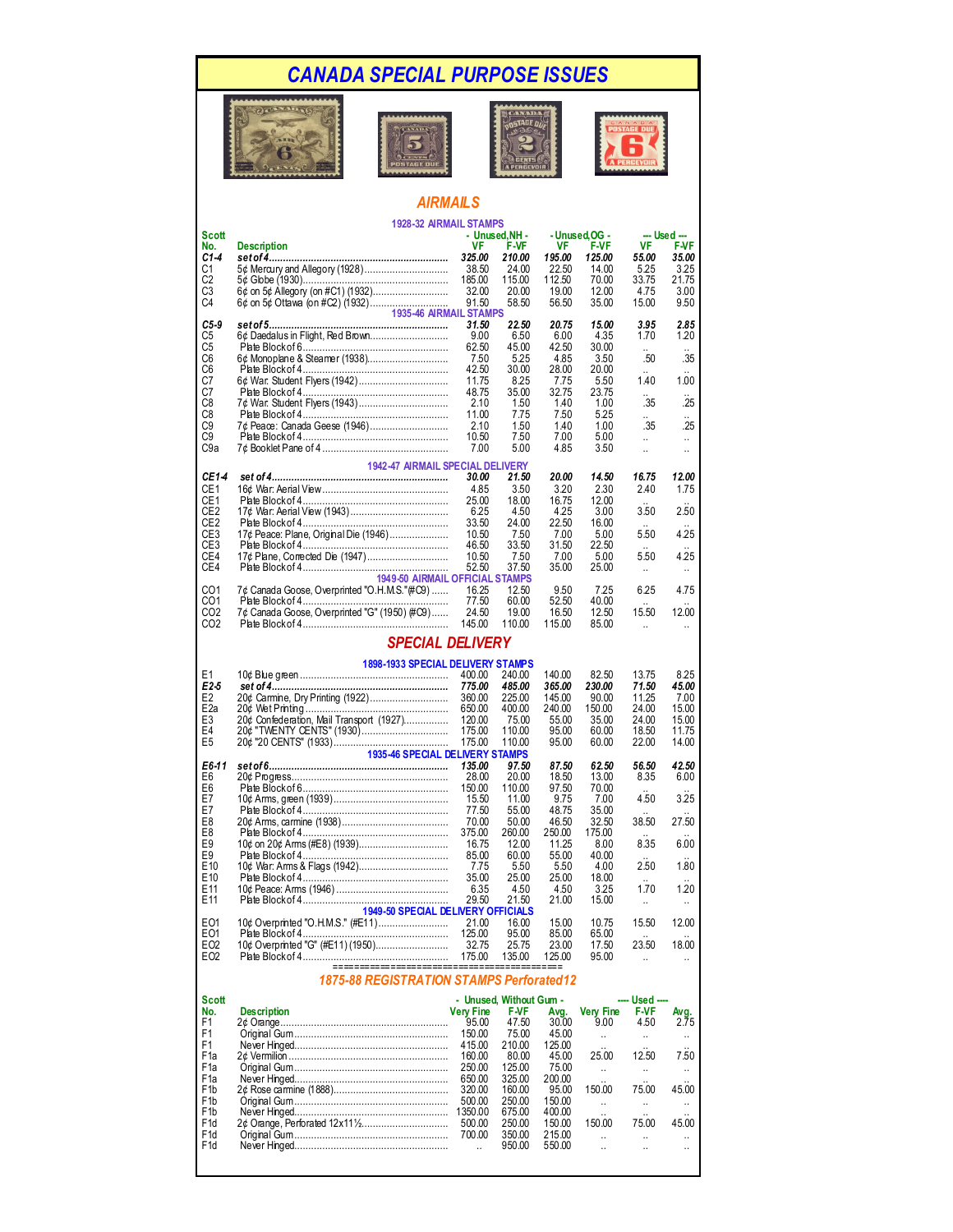| <b>PAGE 2</b>                        |                                                                                                                              |                  |                                        |                              |                               |                        |                              |
|--------------------------------------|------------------------------------------------------------------------------------------------------------------------------|------------------|----------------------------------------|------------------------------|-------------------------------|------------------------|------------------------------|
| Scott<br>No.                         | <b>Description</b>                                                                                                           | <b>Very Fine</b> | - Unused, Without Gum -<br><b>F-VF</b> | Avg.                         | Very Fine                     | ---- Used ----<br>F-VF | Avg.                         |
| F <sub>2</sub>                       |                                                                                                                              | 140.00           | 70.00                                  | 40.00                        | 8.00                          | 4.00                   | 2.50                         |
| F <sub>2</sub><br>F <sub>2</sub>     |                                                                                                                              | 200.00<br>550.00 | 100.00<br>275.00                       | 60.00<br>165.00              | $\ddot{\phantom{a}}$          | $\ddot{\phantom{1}}$   | $\ddotsc$                    |
| F <sub>2</sub> a<br>F <sub>2</sub> a |                                                                                                                              | 150.00<br>220.00 | 75.00<br>110.00                        | 45.00<br>65.00               | 8.50                          | 4.25                   | 2.65                         |
| F2a                                  |                                                                                                                              | 600.00           | 300.00                                 | 180.00                       | $\ddot{\phantom{1}}$          |                        | $\ddotsc$                    |
| F <sub>2</sub> b<br>F <sub>2</sub> b |                                                                                                                              | 230.00<br>325.00 | 115.00<br>165.00                       | 70.00<br>100.00              | 10.00<br>$\ddot{\phantom{1}}$ | 5.00<br>ä,             | 3.00<br>$\ddot{\phantom{a}}$ |
| F <sub>2</sub> b                     |                                                                                                                              | 875.00           | 450.00                                 | 275.00                       |                               |                        |                              |
| F <sub>2</sub> d<br>F <sub>2d</sub>  |                                                                                                                              |                  | 750.00<br>1075.00                      | 450.00<br>650.00             | 300.00                        | 150.00                 | 90.00                        |
| F3                                   |                                                                                                                              | 575.00           | 300.00<br>450.00                       | 180.00<br>275.00             | 450.00                        | 225.00                 | 135.00                       |
| F <sub>3</sub>                       | ======================                                                                                                       | 875.00           |                                        |                              | ä,                            |                        |                              |
|                                      | <b>POSTAGE DUES</b><br><b>1906-28 POSTAGE DUE STAMPS</b>                                                                     |                  |                                        |                              |                               |                        |                              |
| Scott<br>No.                         | <b>Description</b>                                                                                                           | VF               | - Unused.NH -<br><b>F-VF</b>           | VF                           | - Unused OG -<br><b>F-VF</b>  | VF                     | --- Used ---<br><b>F-VF</b>  |
| J1-5                                 |                                                                                                                              | 615.00           | 310.00                                 | 320.00                       | 160.00                        | 60.00                  | 30.00                        |
| J1<br>J1a                            |                                                                                                                              | 75.00<br>130.00  | 37.50<br>67.50                         | 38.50<br>68.75               | 19.50<br>35.00                | 6.50<br>11.00          | 3.25<br>5.50                 |
| J2                                   |                                                                                                                              | 75.00            | 37.50                                  | 38.50                        | 19.50                         | 1.40                   | .70                          |
| J2a<br>J3                            |                                                                                                                              | 130.00<br>185.00 | 67.50<br>95.00                         | 68.75<br>95.00               | 35.00<br>50.00                | 14.00<br>33.00         | 7.00<br>16.50                |
| J4                                   |                                                                                                                              | 75.00            | 37.50                                  | 38.50                        | 19.50                         | 2.50                   | 1.25                         |
| J4a<br>J5                            |                                                                                                                              | 65.00<br>240.00  | 32.50<br>125.00                        | 33.50<br>125.00              | 17.50<br>65.00                | 10.00<br>20.00         | 5.00<br>10.00                |
| $J6-10$                              | 1930-32 POSTAGE DUE STAMPS                                                                                                   | 415.00           | 250.00                                 | 225.00                       | 135.00                        | 34.75                  | 20.75                        |
| J6                                   |                                                                                                                              | 35.00            | 21.00                                  | 19.00                        | 11.50                         | 5.35                   | 3.25                         |
| J7<br>J8                             |                                                                                                                              | 17.00<br>50.00   | 10.00<br>30.00                         | 8.75<br>27.50                | 5.50<br>16.50                 | 1.40<br>7.00           | .85<br>4.25                  |
| J9                                   |                                                                                                                              | 67.50            | 40.00                                  | 37.50                        | 22.50                         | 9.35                   | 5.50                         |
| J10                                  |                                                                                                                              | 275.00           | 160.00                                 | 145.00                       | 87.50                         | 13.75                  | 8.25                         |
| J11-14                               | <b>1933-34 POSTAGE DUE STAMPS</b>                                                                                            | 165.00           | 100.00                                 | 97.50                        | 60.00                         | 27.75                  | 16.50                        |
| J11<br>J12                           |                                                                                                                              | 37.50<br>23.50   | 22.75<br>14.00                         | 21.75<br>13.75               | 13.75<br>8.25                 | 8.35<br>1.65           | 5.00<br>1.00                 |
| J13                                  |                                                                                                                              | 37.50            | 22.75                                  | 21.75                        | 13.75                         | 10.25                  | 6.25                         |
| J14                                  | 1935-65 POSTAGE DUE STAMPS                                                                                                   | 75.00            | 45.00                                  | 46.50                        | 27.50                         | 8.35                   | 5.00                         |
| J15-20                               |                                                                                                                              | 9.00             | 6.50                                   | 6.65                         | 4.75                          | 5.50                   | 3.95                         |
| J15<br>J15                           |                                                                                                                              | .50<br>3.50      | .35<br>2.50                            | .35<br>2.40                  | .25<br>1.75                   | .35                    | .25                          |
| J16<br>J16                           |                                                                                                                              | .50              | .35                                    | .35<br>2.45                  | .25<br>1.75                   | .35                    | .25                          |
| J16B                                 |                                                                                                                              | 3.50<br>3.30     | 2.50<br>2.40                           | 2.50                         | 1.80                          | 1.85                   | 1.35                         |
| J16B<br>J17                          |                                                                                                                              | 25.00<br>.65     | 18.00<br>.45                           | 18.50<br>.40                 | 13.50<br>.30                  | .35                    | .25                          |
| J17                                  |                                                                                                                              | 4.50             | 3.25                                   | 3.15                         | 2.25                          | u.                     |                              |
| J18<br>J18                           |                                                                                                                              | .65<br>5.00      | .45<br>3.85                            | .50<br>4.15                  | .35<br>3.00                   | .50                    | .35                          |
| J19                                  |                                                                                                                              | 3.30             | 2.40                                   | 2.50                         | 1.80                          | 2.15                   | 1.65                         |
| J19<br>J20                           |                                                                                                                              | 21.50<br>.70     | 16.00<br>50                            | 16.00<br>.50                 | 11.50<br>.35                  | .35                    | $\ddot{\phantom{a}}$<br>.25  |
| J20                                  |                                                                                                                              | 4.85             | 3.50                                   | 3.50                         | 2.50                          |                        | $\ddotsc$                    |
| <b>Scott</b>                         | 1967 CENTENNIAL, REGULAR SIZE 20X17MM, PERFORATED 12 (Very Fine Used +25%)                                                   |                  |                                        | <b>Plate Block</b>           |                               | - Unused.NH -          | <b>Used</b>                  |
| No.                                  | <b>Description</b>                                                                                                           |                  | VF                                     | <b>F-VF</b>                  | VF                            | <b>F-VF</b>            | <b>F-VF</b>                  |
| J21-27<br>J21                        |                                                                                                                              |                  | 10.00                                  | 8.00                         | 3.90<br>.30                   | 3.15<br>.20            | 3.00<br>.20                  |
| J22<br>J23                           |                                                                                                                              |                  | 1.75<br>1.75                           | 1.40<br>1.40                 | .35<br>.35                    | .25<br>.25             | .25<br>.25                   |
| J24                                  |                                                                                                                              |                  | 3.40                                   | 2.75                         | .40                           | .30                    | .30                          |
| J25<br>J26                           |                                                                                                                              |                  | 12.00<br>3.40                          | 9.75<br>2.75                 | 2.00<br>.40                   | 1.60<br>.30            | 1.60<br>.30                  |
| J27                                  |                                                                                                                              |                  | 3.40                                   | 2.75                         | .50                           | .40                    | .35                          |
|                                      | 1969-78 MODULAR SIZE 191/2X153/4MM, CARMINE ROSE (Very Fine Used +25%)<br>J28/36 #J28,31,32a,34,35,36 Perf.12 Yellow Gum (6) |                  |                                        | ä,                           | 27.00                         | 19.50                  | 18.50                        |
|                                      | J28v/37 #J28v, 29-30, 31v, 33, 34v, 35v, 36v, 37 Perforated 12, White Gum (9)                                                |                  | .,                                     | ä,                           | 3.50                          | 2.75                   |                              |
| J28                                  | J28a-40 #J28a,31a,32,34a,35a,36a,38-40 Perforated 121/2x12, set of 9                                                         |                  | $\ddot{\phantom{a}}$<br>3.75           | $\ddot{\phantom{a}}$<br>3.00 | 5.85<br>.65                   | 4.75<br>.50            | 3.50<br>.45                  |
| J28v                                 |                                                                                                                              |                  | 2.50                                   | 2.00                         | .50                           | .40                    |                              |
| J28a<br>J29                          |                                                                                                                              |                  | 1.20<br>2.00                           | .90<br>1.60                  | .30<br>.35                    | .20<br>.25             | .20<br>.25                   |
| J30<br>J31                           |                                                                                                                              |                  | 2.10                                   | 1.65                         | .35                           | .25<br>.40             | .25                          |
| J31a                                 |                                                                                                                              |                  | 2.50<br>1.20                           | 2.00<br>.90                  | .50<br>.30                    | .20                    | .35<br>.20                   |
| J31v<br>J32                          |                                                                                                                              |                  | 2.50<br>1.20                           | 2.00<br>.90                  | .50<br>.30                    | .40<br>.20             | $\ddot{\phantom{a}}$<br>.20  |
| J32a                                 |                                                                                                                              |                  | 125.00                                 | 90.00                        | 24.00                         | 17.50                  | 17.50                        |
| J33<br>J34                           |                                                                                                                              |                  | 1.55<br>1.55                           | 1.25<br>1.25                 | .35<br>.35                    | .25<br>.25             | .25                          |
| J34v                                 |                                                                                                                              |                  | 2.80                                   | 2.25                         | .50                           | .40                    | .25                          |
| J34a<br>J35                          |                                                                                                                              |                  | 3.00<br>3.15                           | 2.40<br>2.50                 | .50<br>.75                    | .40<br>.60             | .25<br>.25                   |
| J35v<br>J35a                         |                                                                                                                              |                  | 1.85                                   | 1.50<br>1.30                 | .40<br>.35                    | .30<br>.25             | $\ddot{\phantom{a}}$<br>.25  |
| J36                                  |                                                                                                                              |                  | 1.65<br>5.90                           | 4.75                         | 1.00                          | .80                    | .70                          |
| J36v<br>J36a                         |                                                                                                                              |                  | 2.50<br>14.50                          | 2.00<br>11.75                | .50<br>2.00                   | .40<br>1.60            | .90                          |
|                                      |                                                                                                                              |                  |                                        |                              |                               |                        |                              |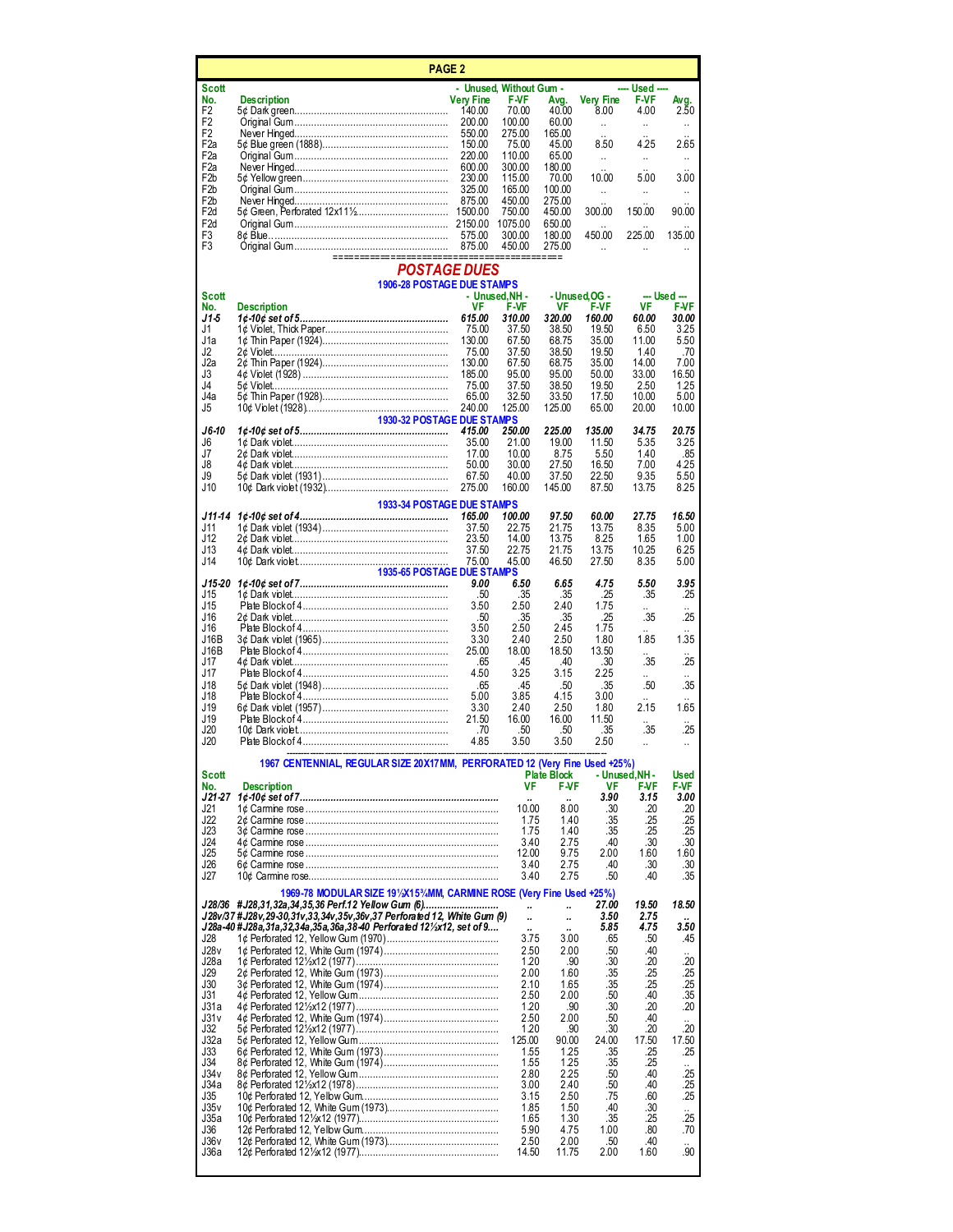| <b>PAGE 3</b>                                                                                |                                                              |                   |                   |                                   |                      |                       |                             |
|----------------------------------------------------------------------------------------------|--------------------------------------------------------------|-------------------|-------------------|-----------------------------------|----------------------|-----------------------|-----------------------------|
| Scott<br>No.                                                                                 | <b>Description</b>                                           |                   | VF                | <b>Plate Block</b><br><b>F-VF</b> | VF                   | - Unused,NH -<br>F-VF | <b>Used</b><br><b>F-VF</b>  |
| J37<br>J38                                                                                   |                                                              |                   | 2.50<br>3.15      | 2.00<br>2.50                      | .50<br>.65           | .40<br>.50            | .30<br>.45                  |
| J39<br>J40                                                                                   |                                                              |                   | 3.75<br>6.85      | 3.00<br>5.50                      | .75<br>1.40          | .60<br>1.10           | .45<br>.90                  |
|                                                                                              | ===========================                                  |                   |                   |                                   |                      |                       |                             |
|                                                                                              | <b>H.M.S</b>                                                 |                   |                   |                                   |                      |                       |                             |
| Scott                                                                                        | <b>1915-16 KING GEORGE V. WAR TAX STAMPS</b>                 |                   | - Unused, NH -    |                                   | - Unused OG -        |                       | --- Used ---                |
| No.<br>MR1                                                                                   | <b>Description</b>                                           | VF<br>95.00       | F-VF<br>55.00     | VF<br>33.50                       | <b>F-VF</b><br>20.00 | VF<br>.50             | <b>F-VF</b><br>.30          |
| MR <sub>2</sub><br>MR3                                                                       |                                                              | 95.00<br>150.00   | 55.00<br>90.00    | 33.50<br>58.50                    | 20.00<br>35.00       | .50<br>.40            | .30<br>.25                  |
| MR3a<br>MR4                                                                                  |                                                              | 1000.00<br>100.00 | 600.00<br>60.00   | 390.00<br>39.50                   | 235.00<br>23.50      | 5.75<br>.40           | 3.50<br>.25                 |
| MR4a<br>MR <sub>5</sub>                                                                      | 2¢ + 1¢ Carmine, Perforated 12x8                             | 2450.00<br>235.00 | 1450.00<br>140.00 | 900.00<br>85.00                   | 550.00<br>50.00      | 14.50<br>37.50        | 8.50<br>22.50               |
| MR6<br>MR6                                                                                   | 2¢ + 1¢ Carmine Coil, Perforated 8 Vertical                  | 500.00            | 300.00<br>675.00  | 185.00<br>400.00                  | 110.00<br>250.00     | 13.75                 | 8.25                        |
| MR7                                                                                          | 2¢ + 1¢ Brown Coil, Type II, Perforated 8 Vertical           | 1125.00<br>150.00 | 90.00             | 55.00                             | 32.50                | 2.70                  | 1.60                        |
| MR7<br>MR7a                                                                                  | 2¢ + 1¢ Brown Coil, Type I, Perforated 8 Vertical            | 335.00<br>625.00  | 200.00<br>375.00  | 120.00<br>225.00                  | 70.00<br>135.00      | 9.00                  | 5.75                        |
| MR7a                                                                                         |                                                              | 1350.00           | 800.00            | 475.00                            | 290.00               | $\ddot{\phantom{a}}$  |                             |
|                                                                                              | <b>OFFICIALS</b><br>1949-50 OFFICIALS OVERPRINTED "O.H.M.S." |                   |                   |                                   |                      |                       |                             |
| 01-10<br>01                                                                                  |                                                              | 440.00<br>3.50    | 340.00<br>2.65    | 315.00<br>2.40                    | 235.00<br>1.85       | 210.00<br>2.40        | 162.50<br>1.85              |
| 01<br>O <sub>2</sub>                                                                         |                                                              | 17.50<br>13.50    | 13.50<br>10.50    | 13.00<br>9.75                     | 10.00<br>7.50        | 9.75                  | 7.50                        |
| 02<br>O <sub>3</sub>                                                                         |                                                              | 180.00<br>3.50    | 140.00<br>2.65    | 130.00<br>2.40                    | 100.00<br>1.85       | 1.75                  | 1.35                        |
| O3<br>O <sub>4</sub>                                                                         |                                                              | 17.50             | 13.50             | 13.00                             | 10.00                |                       |                             |
| O4                                                                                           |                                                              | 4.25<br>28.00     | 3.25<br>21.50     | 2.95<br>18.75                     | 2.25<br>15.00        | 1.00<br>ä,            | .75<br>Ω.                   |
| O6<br>O6                                                                                     |                                                              | 8.25<br>38.75     | 6.25<br>30.00     | 5.60<br>28.00                     | 4.25<br>21.50        | .90                   | .70                         |
| 07<br>07                                                                                     |                                                              | 10.75<br>51.50    | 8.25<br>40.00     | 7.35<br>38.50                     | 5.75<br>30.00        | 3.25                  | 2.50                        |
| O8<br>O8                                                                                     |                                                              | 27.00<br>125.00   | 20.75<br>97.50    | 18.75<br>90.00                    | 14.50<br>70.00       | 4.25                  | 3.25                        |
| O9<br>O9                                                                                     |                                                              | 295.00<br>1675.00 | 225.00<br>1300.00 | 200.00<br>1200.00                 | 155.00<br>950.00     | 142.50                | 110.00                      |
| O <sub>10</sub><br>010                                                                       |                                                              | 110.00<br>615.00  | 85.00<br>475.00   | 75.00<br>450.00                   | 58.50<br>350.00      | 58.50                 | 45.00                       |
|                                                                                              | <b>1950 OFFICIALS OVERPRINTED "O.H.M.S."</b>                 | 77.50             |                   |                                   |                      | ä,<br>19.50           |                             |
| 011<br>011                                                                                   |                                                              | 415.00            | 60.00<br>325.00   | 58.50<br>325.00                   | 45.00<br>250.00      |                       | 15.00                       |
| 012                                                                                          | 012-15A 1¢-5¢ King George VI set of 5                        | 9.75<br>1.05      | 7.50<br>.80       | 6.85<br>.75                       | 5.25<br>.55          | 4.65<br>.55           | 3.60<br>.40                 |
| 012<br>013                                                                                   |                                                              | 5.85<br>2.10      | 4.50<br>1.60      | 4.15<br>1.45                      | 3.25<br>1.10         | 1.20                  | .90                         |
| 013<br>O14                                                                                   |                                                              | 10.50<br>2.10     | 8.00<br>1.60      | 7.35<br>1.45                      | 5.75<br>1.10         | .85                   | .65                         |
| O14<br>015                                                                                   |                                                              | 10.50<br>2.10     | 8.00<br>1.60      | 7.35<br>1.45                      | 5.75<br>1.10         | .35                   | .25                         |
| O15                                                                                          |                                                              | 10.50             | 8.00              | 7.35                              | 5.75                 |                       |                             |
| O15A<br>O15A                                                                                 |                                                              | 3.35<br>18.00     | 2.60<br>14.00     | 2.40<br>13.00                     | 1.85<br>10.00        | 2.15<br>ä,            | 1.65<br>                    |
| 1950-51 OFFICIALS OVERPRINTED "G"<br>165.00<br>145.00<br>115.00<br>122.50<br>98.50<br>205.00 |                                                              |                   |                   |                                   |                      |                       |                             |
| O <sub>16</sub><br>016                                                                       |                                                              | 1.35<br>6.75      | 1.10<br>5.50      | .95<br>4.75                       | .75<br>3.85          | .35                   | .25                         |
| 017<br>017                                                                                   |                                                              | 2.65<br>13.75     | 2.10<br>11.00     | 1.80<br>10.50                     | 1.45<br>8.00         | 1.15                  | .90                         |
| 018                                                                                          |                                                              | 2.65              | 2.10              | 1.80                              | 1.45                 | .35                   | .25                         |
| O <sub>18</sub><br>O <sub>19</sub>                                                           |                                                              | 13.75<br>2.65     | 11.00<br>2.10     | 10.50<br>1.80                     | 8.00<br>1.45         | .35                   | .25                         |
| 019<br>O <sub>20</sub>                                                                       |                                                              | 13.75<br>4.00     | 11.00<br>3.20     | 10.50<br>2.80                     | 8.00<br>2.25         | 1.20                  | $\ddot{\phantom{a}}$<br>.95 |
| O <sub>20</sub><br>021                                                                       |                                                              | 19.50<br>5.25     | 15.75<br>4.25     | 14.50<br>3.65                     | 11.75<br>2.95        | .65                   | .50                         |
| 021<br>022                                                                                   |                                                              | 25.00<br>10.25    | 20.00<br>8.25     | 17.50<br>7.15                     | 14.00<br>5.75        | 2.90                  | 2.25                        |
| 022                                                                                          |                                                              | 51.50             | 40.00             | 38.50                             | 30.00                |                       |                             |
| 023<br>023                                                                                   |                                                              | 22.50<br>135.00   | 18.00<br>110.00   | 15.50<br>100.00                   | 12.50<br>80.00       | 1.45                  | 1.10                        |
| 024<br>O24                                                                                   |                                                              | 15.50<br>87.50    | 12.50<br>70.00    | 10.50<br>62.50                    | 8.50<br>50.00        | 6.85                  | 5.50                        |
| 025<br>025                                                                                   |                                                              | 155.00<br>715.00  | 125.00<br>575.00  | 110.00<br>550.00                  | 85.00<br>425.00      | 117.50                | 90.00                       |
| 026<br>026                                                                                   |                                                              | 2.50<br>12.50     | 2.00<br>10.00     | 1.75<br>8.75                      | 1.40<br>7.00         | .35                   | .25                         |
| 027                                                                                          |                                                              | 155.00            | 125.00            | 110.00                            | 85.00                | 117.50                | 90.00                       |
| 027                                                                                          |                                                              | 715.00            | 575.00            | 550.00                            | 425.00               | ä,                    | ä,                          |